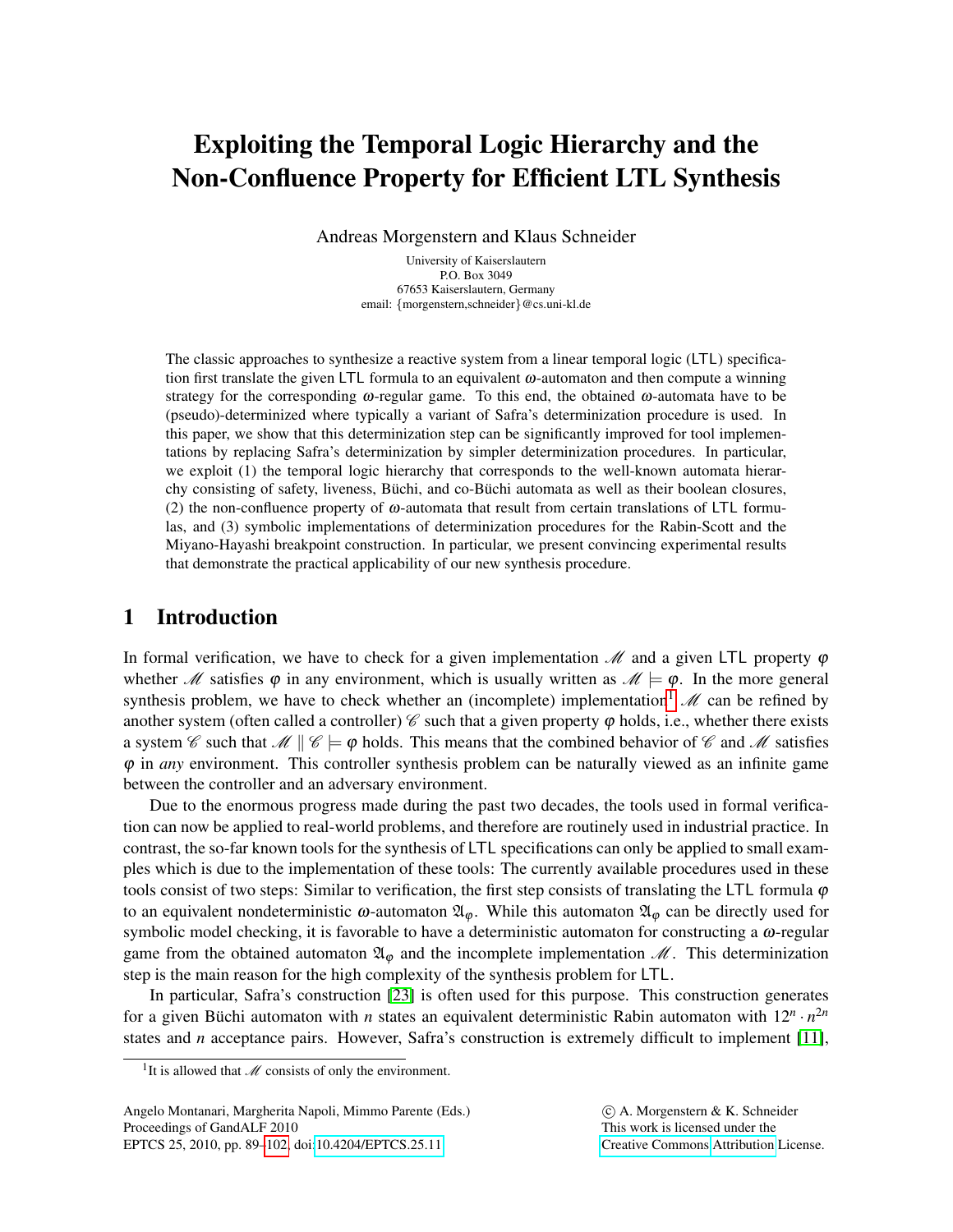and unfortunately not amenable to a symbolic implementation. Indeed, a major drawback of Safra's construction is that known implementations use an *explicit representation* of the automata, since the states of Safra's automaton consist of trees whose nodes are labeled with sets of states. This is probably the main reason why tools for synthesis lack behind (compared to model checking tools that achieved a significant breakthrough first by symbolic state space representations, and second by the use of efficient SAT solvers). As a consequence, tools for LTL synthesis are still limited to very small formulas with only few temporal operators.

In this paper, we show how we can always replace Safra's determinization procedure by simpler ones like the Rabin-Scott subset construction and the Miyano-Hayashi breakpoint construction [\[17,](#page-13-2) [25\]](#page-13-3). To this end, we exploit the membership of the subformulas of a given formula to the classes of the temporal logic hierarchy as well as a recently published determinization procedure for non-confluent  $\omega$ -automata [\[18\]](#page-13-4).

The *temporal logic hierarchy* [\[5,](#page-12-1) [25\]](#page-13-3) has been developed in correspondence to the  $\omega$ -automata hierarchy [\[14\]](#page-12-2) that has been inspired by the Borel hierarchy known from descriptive set theory. As the ω-automata hierarchy, the temporal logic hierarchy distinguishes between six different classes (cf. Figure [1\)](#page-5-0) of properties. It is moreover known that each class can be characterized by a deterministic class of ω-automata that differ in their acceptance conditions as explained in Section [4.1.](#page-4-0) While Manna and Pnueli's original definition of the hierarchy was a semantic one (meaning a LTL formula belongs to a class iff there is an equivalent  $\omega$ -automaton in that class), Schneider [\[24,](#page-13-5) [25\]](#page-13-3) presented syntactic characterizations of these classes by means of simple grammars for each of these logics (cf. Figure [2\)](#page-5-1). Clearly, such syntactic characterizations are incomplete (in the sense that an equivalent formula may belong to a different class), but they are sufficient for practical use: In general, the membership test given by these grammars yields an upper bound of the temporal logic class, and in practice, it often yields the precise class, making therefore more expensive tests unnecessary.

In the following, we will therefore also make use of a syntactic, and therefore incomplete, but more efficiently testable definition to come up with a very efficient LTL synthesis procedure. The key idea of this procedure is thereby based on the following observation: It is well-known since [\[5\]](#page-12-1) that for every LTL formula of each temporal logic class, there is an equivalent deterministic automaton with the corresponding acceptance condition. However, it was *previously not recognized* that we can avoid complex determinization procedures like Safra's one once we can express a given LTL formula as a boolean combination of lower class subformulas.

In fact, by the syntactic representation, each formula in the highest class is already a boolean combination of co-Buchi properties, so that we can obtain a Safra-less determinization procedure by first computing deterministic co-Büchi automata for these subformulas, and then computing the boolean closure of the obtained deterministic automata (which is simple as outlined in [\[25\]](#page-13-3)). The translation of the subformulas to symbolically represented non-deterministic co-Büchi automata has been presented in detail in [\[24,](#page-13-5) [25\]](#page-13-3), and their determinization can be performed using the Miyano-Hayashi breakpoint construction [\[17,](#page-13-2) [25\]](#page-13-3). We can even improve this procedure by determining tighter classes like safety and liveness properties so that even the Rabin-Scott subset construction is sufficient for the determinization.

The second major ingredient of our efficient synthesis procedure are *symbolic determinization constructions* we have developed in [\[19\]](#page-13-6) for the Rabin-Scott subset construction [\[22\]](#page-13-7) and the Miyano-Hayashi breakpoint construction: For a given symbolically represented nondeterministic automaton, we directly construct symbolic descriptions of the corresponding deterministic automata. Although we can not avoid one exponential step (namely the enumeration of the reachable states of the nondeterministic automaton), we achieved that the symbolic description of the deterministic automaton can be obtained without building it explicitly. Thus, we avoid the enumeration of the exponentially larger state space of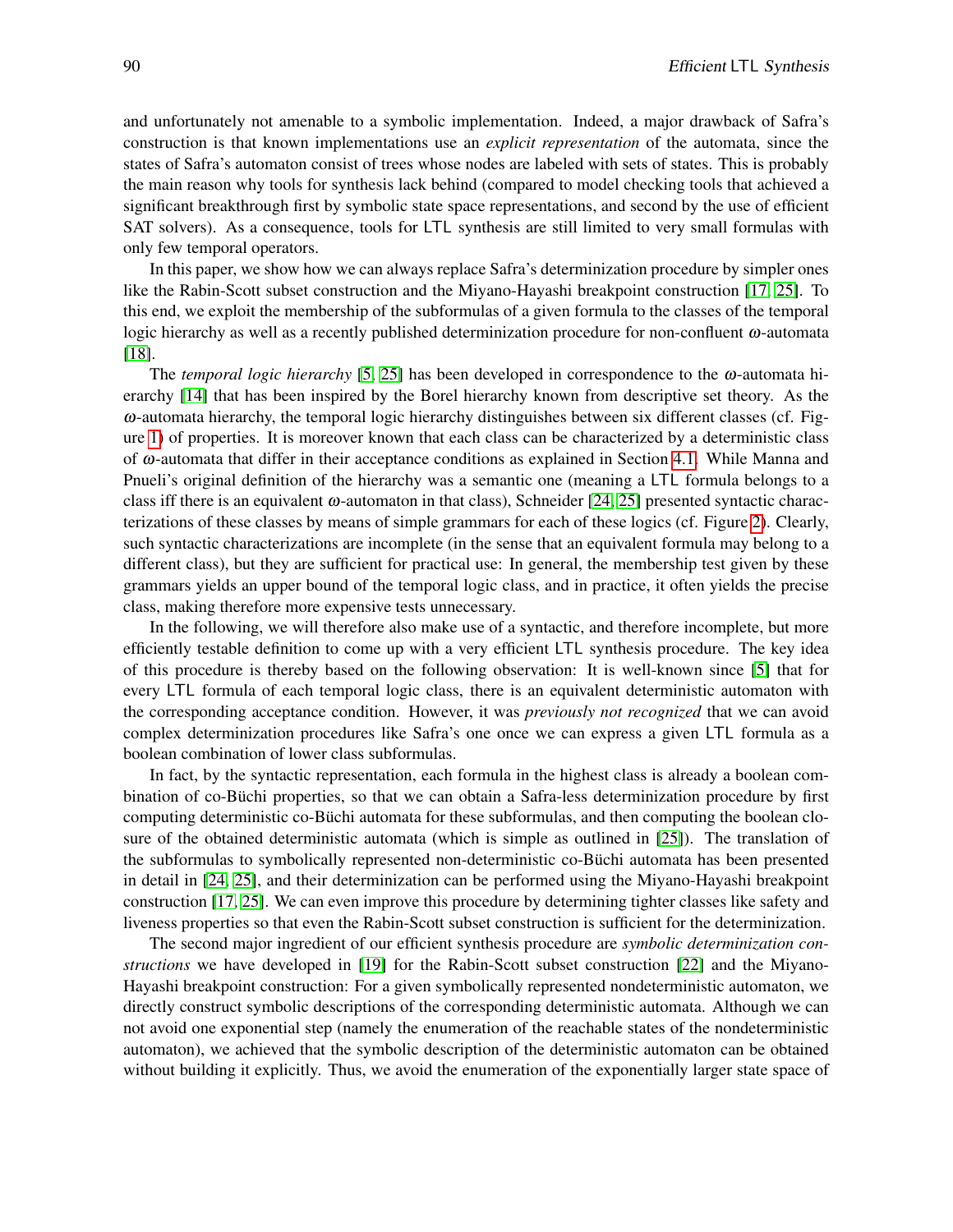the *deterministic* automaton.

Thus, we are able to translate every formula of the temporal logic hierarchy to an equivalent deterministic  $\omega$ -automaton. Due to results of [\[5\]](#page-12-1), one can translate every LTL formula to a formula contained at least in the highest class of this hierarchy. However, all known such translations require a determinization step, and therefore, they are not useful for our purpose. Thus, we currently have the restriction that the given LTL formulas must already syntactically belong to one of the classes of the hierarchy. In practice, we found that this is almost always the case (in more than 95% in our benchmarks), and in some other cases, it was not too difficult to rewrite the formula to achieve this membership (checking the equivalence of the rewritten LTL formulas is no problem by verification tools).

To handle the remaining rare cases of formulas that can not be easily rewritten to classes of the temporal logic hierarchy, we use as a final ingredient of our synthesis procedure our recently published determinization procedure for non-confluent automata [\[18\]](#page-13-4). This procedure can be applied to any given LTL formula, provided we use a translation to ω-automata that generates non-confluent automata (which exists!).

*In this paper, we build upon the mentioned results we developed in our previous work, i.e., we first try to decompose a given specification into subformulas that syntactically belong to a class of the temporal logic hierarchy, and apply symbolic implementations of the Rabin-Scott and the Miyano-Hayashi constructions to translate these subformulas to deterministic* ω*-automata. If this is not directly possible, we make use of a simple translation for full* LTL *to non-confluent automata so that we can apply our recently published determinization procedure [\[18\]](#page-13-4).*

Having obtained a deterministic automaton, we use standard automata translations to obtain (generalized) deterministic parity automata for each subformula which has to be combined in one conjunctive generalized parity condition. The obtained generalized parity automaton yields a generalized parity game which is solved in the final step of our algorithm using the symbolic algorithm given in [\[7\]](#page-12-3).

The outline of this paper is at follows: after starting with more details on related work (Section [2\)](#page-0-1) and some basic definitions (Section [3\)](#page-0-1), we explain how we can make use of the temporal logic hierarchy (Section [4\)](#page-3-0). The second ingredient is the exploitation of the non-confluence property that is explained in Section [5.](#page-5-1) The added value and the core of this paper is the combination of these results in Section [6](#page-8-0) to obtain an efficient symbolic synthesis procedure for full LTL. We conclude the paper by experimental results in Section [7.](#page-8-1)

# 2 Related Work

There are already symbolic implementations of the subset and breakpoint construction [\[1,](#page-12-4) [2\]](#page-12-5). In [\[2\]](#page-12-5), procedures are described to compute a symbolically represented nondeterministic automaton from a given alternating automaton, i.e., a non-determinization procedure. Although there are some similarities to our procedure, non-determinization of alternating automata and determinization of nondeterministic automata is different for ω-automata [\[29\]](#page-13-8). Closer to our determinization procedure is [\[1\]](#page-12-4) which generates a deterministic automaton for the safety fragment, and thus implements the subset construction. However, they also start with an alternating automaton which is then translated to an explicitly represented nondeterministic automaton. The nondeterministic automaton is generated on the fly, thus avoiding the construction of the whole explicit automaton. However, this step crucially relies on a translation from alternating automata to the corresponding nondeterministic automata while our procedure is independent of the previous translation from temporal logic to nondeterministic automata. In particular, it is not obvious how the work [\[1\]](#page-12-4) could be generalized to more expressive classes like co-Buchi automata. ¨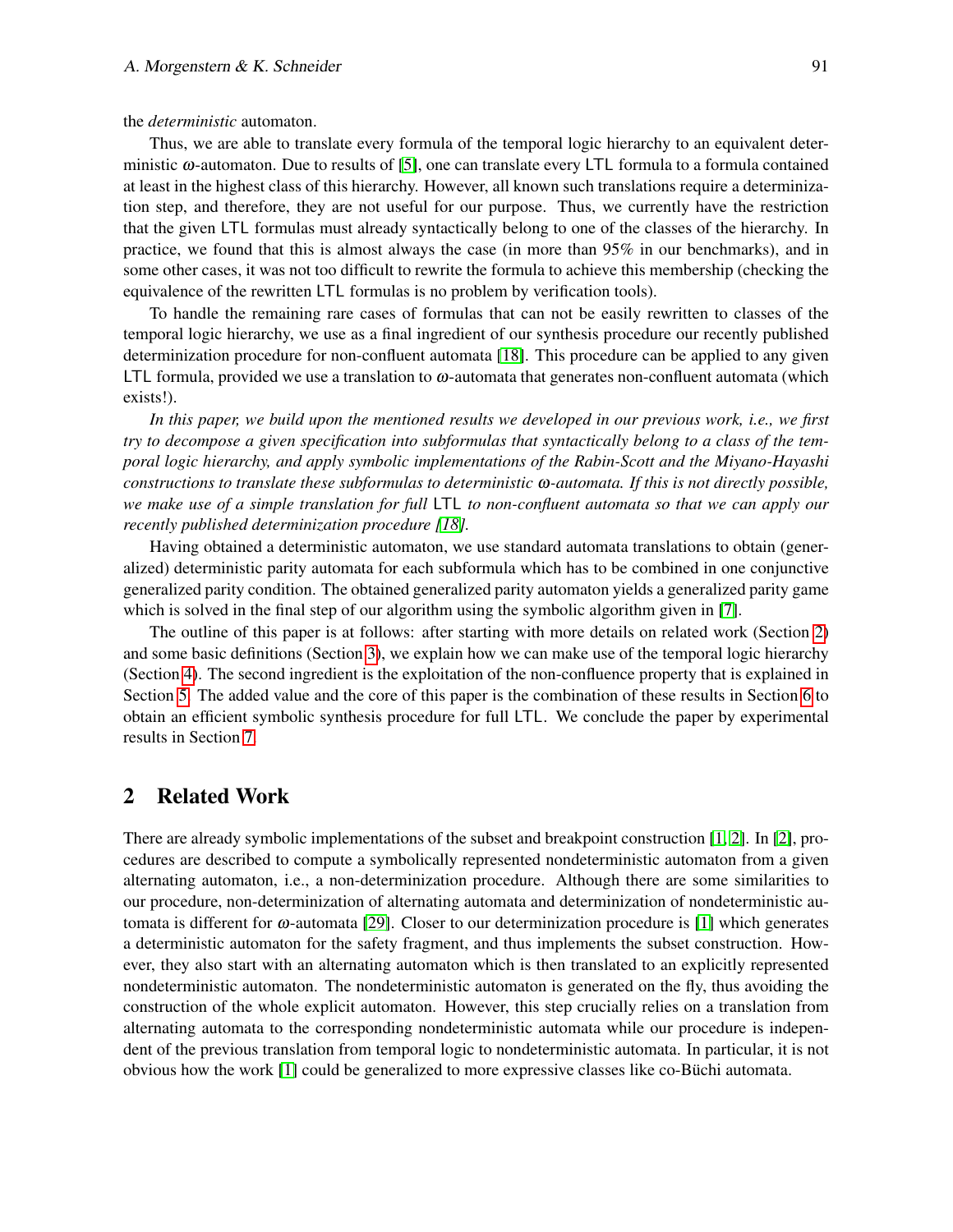Since it became clear that the determinization step is the major hurdle in the synthesis of full LTL, a recent research trend aims at avoiding determinization by somehow integrating the synthesis procedure with lightweight 'pseudo'-determinization procedures. In [\[13\]](#page-12-6), Kupferman and Vardi present an approach that avoids Safra's determinization and goes through universal co-Büchi word and weak alternating tree automata instead. This approach has been refined in [\[12\]](#page-12-7) to allow compositional synthesis or to allow also controller synthesis. A major disadvantage of the approach presented in [\[13\]](#page-12-6) regarding controller synthesis is that it suffers from an exponential blowup with respect to the size of the system under control, even if this system is deterministic. Our approach avoids this exponential blowup. Jobstmann and Bloem developed in [\[10\]](#page-12-8) optimizations for this Safra-less approach and developed the tool 'Lily'. This tool was the first implementation that is able to synthesize designs that satisfy arbitrary LTL specifications. Although Kupferman and Vardi's approach is potentially amenable to a symbolic implementation, the tool Lily is implemented explicitly, so that is also limited to small LTL formulas only.

In practice, specifications are not given as a single large formula; instead they consist of several relatively small subformulas. In [\[27\]](#page-13-9), an algorithm for LTL synthesis is presented that assumes that the overall specification is given as a conjunction of LTL formulas. Instead of performing determinization for the whole specification, the algorithm generates deterministic automata using the approach of [\[21\]](#page-13-10) explicitly. Those explicitly represented automata are then encoded symbolically to obtain a generalized parity game which is then solved using the generalized parity algorithm given in [\[6\]](#page-12-9). Our algorithm assumes a similar setting: We also assume that the specification is a conjunction of LTL formulas. The determinization is also performed only on the nondeterministic automata obtained from these small subformulas, and the final automaton for the overall specification is obtained by combining the single deterministic automata. The main difference is however that we never represent the automata explicitly, so that we expect that our algorithm scales much better (unfortunately, the tool mentioned in [\[27\]](#page-13-9) is not publicly available so that we can not perform comparisons).

### 3 Basic Definitions

#### <span id="page-3-0"></span>3.1 Linear Temporal Logic

For a given set of Boolean variables (propositions)  $V_\Sigma$ , we define the set of LTL formulas by the following grammar<sup>[2](#page-3-1)</sup>:  $\varphi := V_{\Sigma} \mid \neg \varphi \mid \varphi \vee \varphi \mid X\varphi \mid [\varphi \sqcup \varphi]$ . Additionally, we define  $\varphi \wedge \psi$ , F $\varphi$ , G $\varphi$ , and  $[\varphi \cup \psi]$  as abbreviations for  $\neg(\neg \phi \lor \neg \psi)$ ,  $[1 \cup \phi]$ ,  $\neg \vdash \neg \phi$ , and  $[\phi \cup \psi] \lor G\phi$ , respectively.

To define the semantics of an LTL formula  $\varphi$ , we consider infinite sequences of truth assignments to its atomic propositions, i.e., words in  $(2^{V_{\Sigma}})^{\omega}$ . We denote the  $(i + 1)$ -th element of *w* by *w<sub>i</sub>*, i.e.,  $w = (w_0, w_1, \ldots)$ . The semantics of LTL formulas is then defined as follows:

- for  $p \in V_{\Sigma}$ , we have  $w, i \models p$  iff  $p \in w_i$
- $w, i \models \neg \varphi$  iff  $w, i \not\models \varphi$
- $w, i \models \varphi \lor \psi$  iff  $w, i \models \varphi$  or  $w, i \models \psi$
- $w, i \models \mathsf{X}\varphi$  iff  $w, i + 1 \models \varphi$
- *w*,  $i \models [\varphi \sqcup \psi]$  iff there exists  $k \geq i$  such that  $w, k \models \psi$  and for all *j* with  $i \leq j$  and  $j < k$ , we have  $w, j \models \varphi$

<span id="page-3-1"></span><sup>&</sup>lt;sup>2</sup>We neglect past temporal operators, although these are also available in our framework.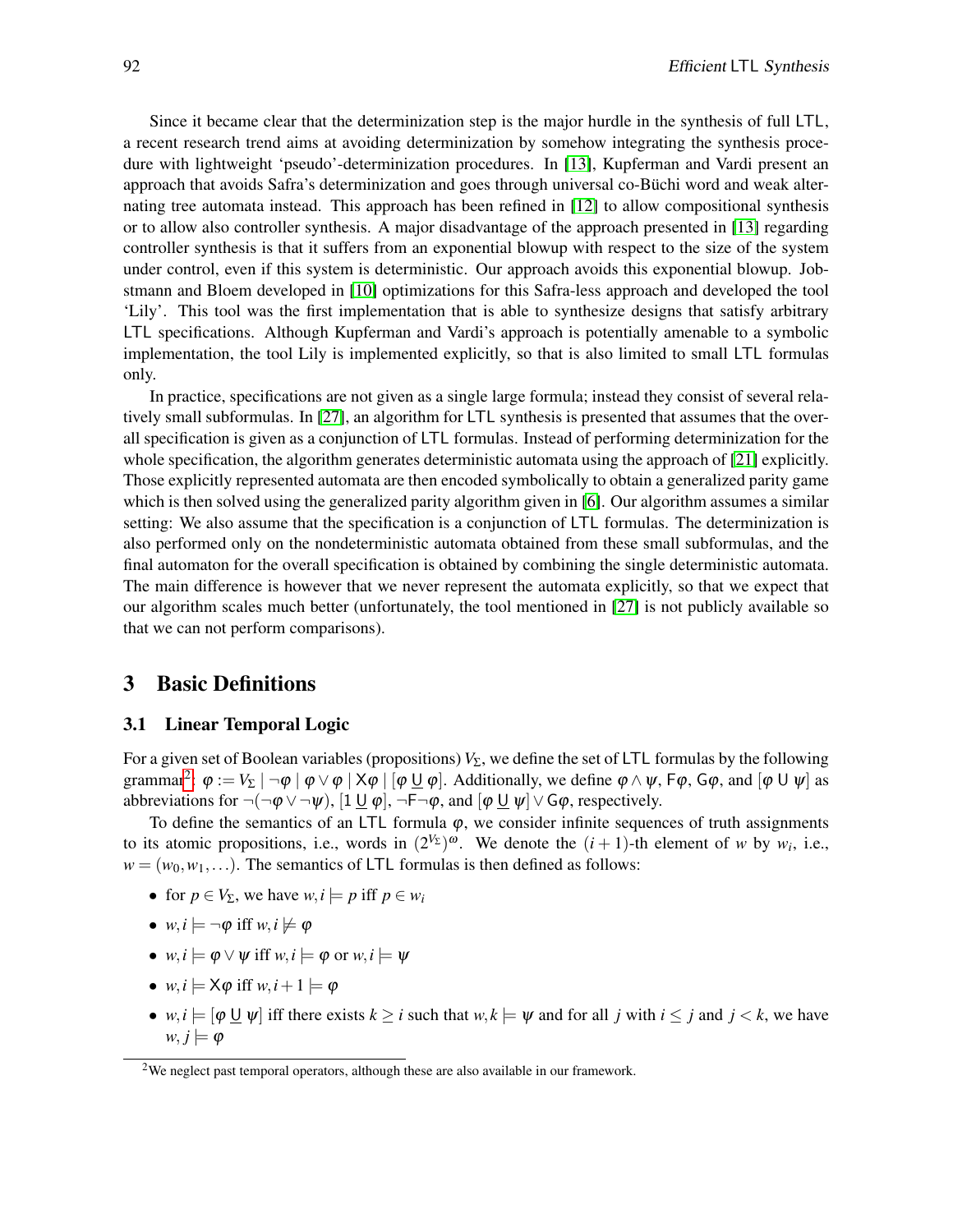For a formula  $\varphi$  and a position  $j > 0$  such that  $w, j \models \varphi$  holds, we say that  $\varphi$  holds at position *j* of *w*. If  $w,0 \models \varphi$  holds, we say that  $\varphi$  holds on *w*, and write simply  $w \models \varphi$ .

### 3.2 ω-Automata on Infinite Words

**Definition 1** (ω-Automata). Let Q be a finite set of state variables. Let V<sub>Σ</sub> be a finite set of input *variables disjoint from*  $Q$  *that defines an alphabet*  $\Sigma=2^{V_\Sigma}.$  *Then, a*  $\omega$ *-automaton*  $\mathfrak{A}=(\mathscr{S},\mathscr{I},\mathscr{R},\lambda,\mathscr{A})$ *over the alphabet* Σ *is given by a finite set of states <i>J*, *a set of initial states J* ⊆ *J*, *a transition relation*  $\mathscr{R} \subseteq \mathscr{S} \times \Sigma \times \mathscr{S}$ , a labeling function  $\lambda: \mathscr{S} \to 2^\mathcal{Q}$  with  $\lambda(s) \neq \lambda(s')$  for  $s \neq s' \in \mathscr{S}$  and an acceptance *component* A *.*

Using standard terminology, we say that  $\mathfrak A$  is *deterministic*, if exactly one initial state exists and for each *s*  $\in \mathcal{S}$  and each input  $\sigma \in \Sigma$  there exists exactly one  $s' \in \mathcal{S}$  with  $(s, \sigma, s') \in \mathcal{R}$ .

The acceptance of a word is defined with respect to the set of runs: Given an automaton  $\mathfrak{A} =$  $(\mathscr{S},\mathscr{I},\mathscr{R},\mathscr{L},\alpha)$  and an infinite word  $\alpha:\mathbb{N}\to\Sigma$  over  $\Sigma$ . Each infinite word  $\beta:\mathbb{N}\to\mathscr{S}$  with  $\beta^{(0)}\in\mathscr{I}$ and  $\forall t$ .  $(\beta^{(t)}, \alpha^{(t)}, \beta^{(t+1)}) \in \mathcal{R}$  is called a run of  $\alpha$  through  $\mathfrak{A}$ . The set of all runs of  $\alpha$  through  $\mathfrak{A}$  is defined as follows: We extend the labeling function to runs by defining  $\lambda(\beta)=\lambda(\beta^{(0)})\lambda(\beta^{(1)})\ldots$  Note that  $\lambda(\beta)$  is a path over *Q*, called the *trace* of  $\beta$ . Since every trace of a automaton  $\mathfrak A$  over a word  $\alpha$  is a path over Q, we can use LTL to specify the acceptance conditions for  $\omega$ -automata. To simplify notation, we identify each run with its trace and write  $\beta \models \Phi$  to mean that  $\lambda(\beta) \models \Phi$ . Another form of acceptance conditions are parity conditions that are conveniently defined by a priority function  $\Omega$ :  $\mathscr{S} \to \{0,1,\ldots d-1\}$  for some  $d \in \mathbb{N}$ . A run is accepted by a parity condition if the minimal priority seen infinitely often is even. A generalized (conjunctive) parity condition is given by *k* priority functions and the run is accepted iff it is accepted by each parity condition separately.

Since the states are uniquely identified by the state variables (we have  $\lambda(s) \neq \lambda(s')$  for  $s \neq s'$ ) we can represent each state (set) with a propositional formula. Hence, we can already represent the set of initial states by a propositional formula  $\Phi$ <sub>*§*</sub> over  $Q \cup V_\Sigma$ . Introducing moreover for each variable  $p \in Q$ a next-state variable  $p'$  allows us to represent also the transition relation by a propositional formula  $\Phi_{\mathscr{R}}$ over  $Q \cup V_{\Sigma} \cup \{p' \mid p \in Q\}.$ 

## 4 Exploiting the Temporal Logic Hierarchy

### 4.1 The Automata Hierarchy

<span id="page-4-0"></span>In the past, several kinds of acceptance conditions have been proposed and their different expressivenesses have been studied in depth. In particular, the following acceptance conditions have been considered [\[30,](#page-13-11) [28,](#page-13-12) [25\]](#page-13-3):

- A run is accepted by a safety condition  $G\varphi$  with a state set  $\varphi$  if the run exclusively runs through the set  $\varphi$ .
- A run is accepted by a liveness condition  $\mathsf{F}\varphi$  with a state set  $\varphi$  if the run visits at least one state of the set  $\varphi$  at least once.
- A run is accepted by a Büchi condition  $GF\varphi$  with a state set  $\varphi$  if the run visits at least one state of the set  $\varphi$  infinitely often.
- A run is accepted by a co-Buchi condition  $FG\varphi$  with a state set  $\varphi$  if the run visits only states of the set  $\varphi$  infinitely often.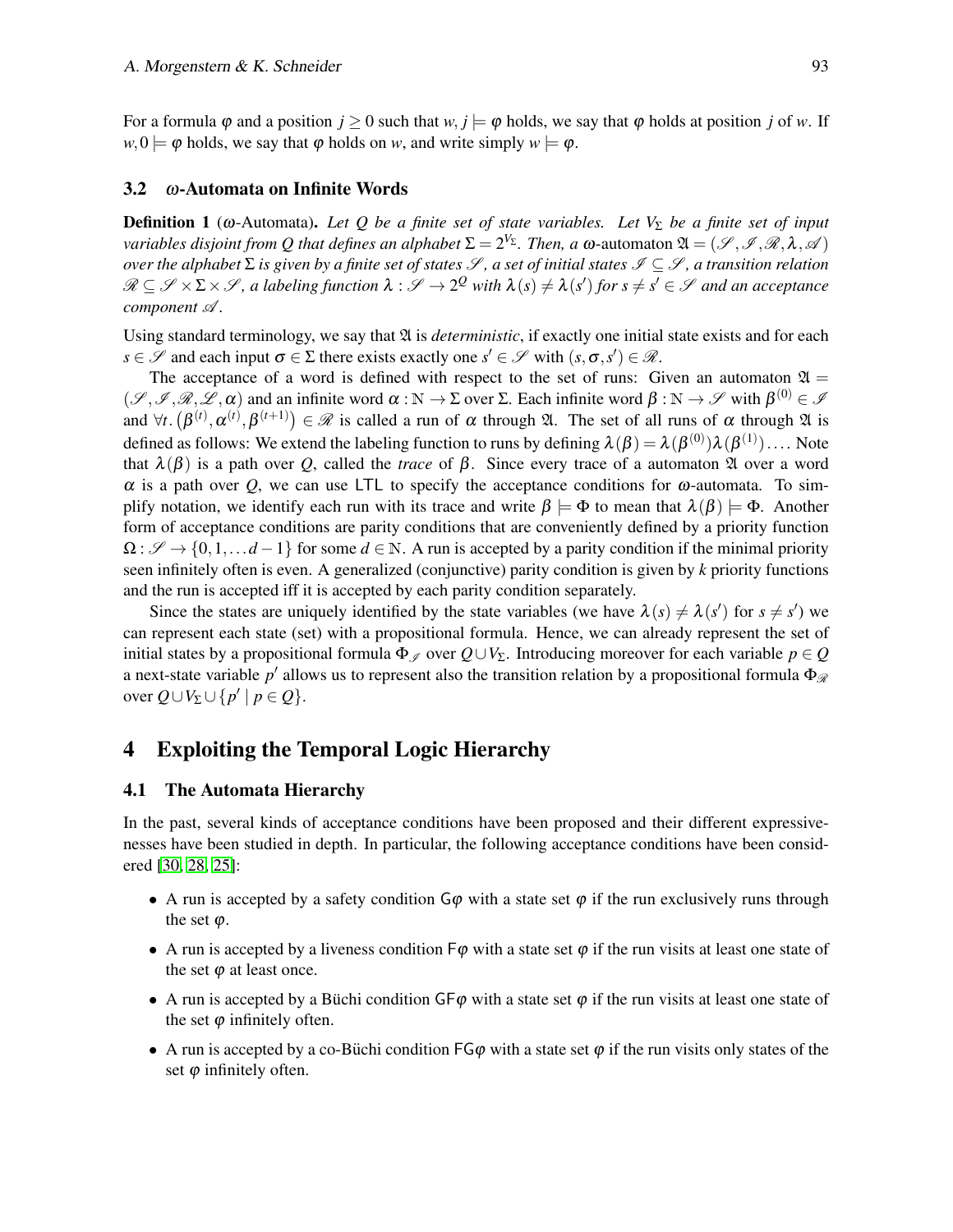

<span id="page-5-0"></span>Figure 1: (Borel) Hierarchy of ω-Automata and Temporal Logic

The above conditions define the corresponding automaton classes  $(N)Det_G$ ,  $(N)Det_F$ ,  $(N)Det_{GF}$ , and (N)Det<sub>FG</sub>, respectively. Moreover, (N)Det<sub>Prefix</sub> and (N)Det<sub>Streett</sub> automata have acceptance conditions of the form  $\bigwedge_{j=0}^{f} \mathsf{G}\varphi_j \vee \mathsf{F}\psi_j$  and  $\bigwedge_{j=0}^{f} \mathsf{G}\mathsf{F}\varphi_j \vee \mathsf{F}\mathsf{G}\psi_j$ , respectively.

The expressiveness of these classes is illustrated in Figure [1,](#page-5-0) where  $\mathcal{C}_1 \precsim \mathcal{C}_2$  means that for any automaton in  $\mathcal{C}_1$ , there is an equivalent one in  $\mathcal{C}_2$ . Moreover, we define  $\mathcal{C}_1 \approx \mathcal{C}_2 := \mathcal{C}_1 \precsim \mathcal{C}_2 \wedge \mathcal{C}_2 \precsim \mathcal{C}_1$ and  $\mathcal{C}_1 \not\supseteq \mathcal{C}_2 := \mathcal{C}_1 \not\supseteq \mathcal{C}_2 \wedge \neg(\mathcal{C}_1 \approx \mathcal{C}_2)$ . As can be seen, the hierarchy consists of six different classes, and each class has a deterministic representative.

#### 4.2 The Temporal Logic Hierarchy

In [\[5,](#page-12-1) [24,](#page-13-5) [25\]](#page-13-3), corresponding hierarchies for temporal logics have been defined. Following [\[24,](#page-13-5) [25\]](#page-13-3), we define the hierarchy of temporal logic formulas syntactically by the grammar rules of Fig. [2:](#page-5-1)

| $P_c ::= V_{\Sigma}$                                                                                                                                                        | $P_{\rm E} ::= V_{\rm y}$                                                                                                                                                              |  |  |  |  |  |
|-----------------------------------------------------------------------------------------------------------------------------------------------------------------------------|----------------------------------------------------------------------------------------------------------------------------------------------------------------------------------------|--|--|--|--|--|
| $ \neg P_{\mathsf{F}} $ $P_{\mathsf{G}} \wedge P_{\mathsf{G}} $ $P_{\mathsf{G}} \vee P_{\mathsf{G}}$                                                                        | $ \neg P_G   P_F \wedge P_F   P_F \vee P_F$                                                                                                                                            |  |  |  |  |  |
| $ XP_G GP_G$                                                                                                                                                                | $ XP_{F} FP_{F}$                                                                                                                                                                       |  |  |  |  |  |
| $\lfloor P_G \cup P_G \rfloor$                                                                                                                                              | $[P_F \cup P_F]$                                                                                                                                                                       |  |  |  |  |  |
| $P_{\text{Prefix}} ::= P_{\text{G}}   P_{\text{F}}   \neg P_{\text{Prefix}}   P_{\text{Prefix}} \wedge P_{\text{Prefix}}   P_{\text{Prefix}} \vee P_{\text{Prefix}}$        |                                                                                                                                                                                        |  |  |  |  |  |
| $P_{\text{GF}} ::= P_{\text{Prefix}}$                                                                                                                                       | $P_{\text{FG}} ::= P_{\text{Prefix}}$                                                                                                                                                  |  |  |  |  |  |
| $ \neg P_{\mathsf{FG}} $ $P_{\mathsf{GF}} \wedge P_{\mathsf{GF}} $ $P_{\mathsf{GF}} \vee P_{\mathsf{GF}}$                                                                   | $ \neg P_{\textsf{GF}}  P_{\textsf{FG}} \wedge P_{\textsf{FG}}   P_{\textsf{FG}} \vee P_{\textsf{FG}}$                                                                                 |  |  |  |  |  |
| $ XP_{GF}$   $GP_{GF}$                                                                                                                                                      | $ XP_{FG} FP_{FG}$                                                                                                                                                                     |  |  |  |  |  |
| $\left[\left[P_{GF} \cup P_{GF}\right] \mid \left[P_{GF} \cup P_{F}\right]\right]$                                                                                          | $\left[\right.\left\lceil P_{\mathsf{FG}}\underbar{\mathsf{U}}\right\rceil P_{\mathsf{FG}}\right]\left[\right.\left\lceil P_{\mathsf{G}}\mathsf{U}\right\rceil P_{\mathsf{FG}}\right]$ |  |  |  |  |  |
| $P_{\text{Streett}} ::= P_{\text{GF}}   P_{\text{FG}}   \neg P_{\text{Streett}}   P_{\text{Streett}} \land P_{\text{Streett}}   P_{\text{Streett}} \lor P_{\text{Streett}}$ |                                                                                                                                                                                        |  |  |  |  |  |

<span id="page-5-1"></span>Figure 2: Syntactic Characterizations of the Classes of the Temporal Logic Hierarchy

Definition 2 (Temporal Logic Classes). *For* κ ∈ {G*,* F*,* Prefix*,* FG*,* GF*,* Streett}*, we define the logics*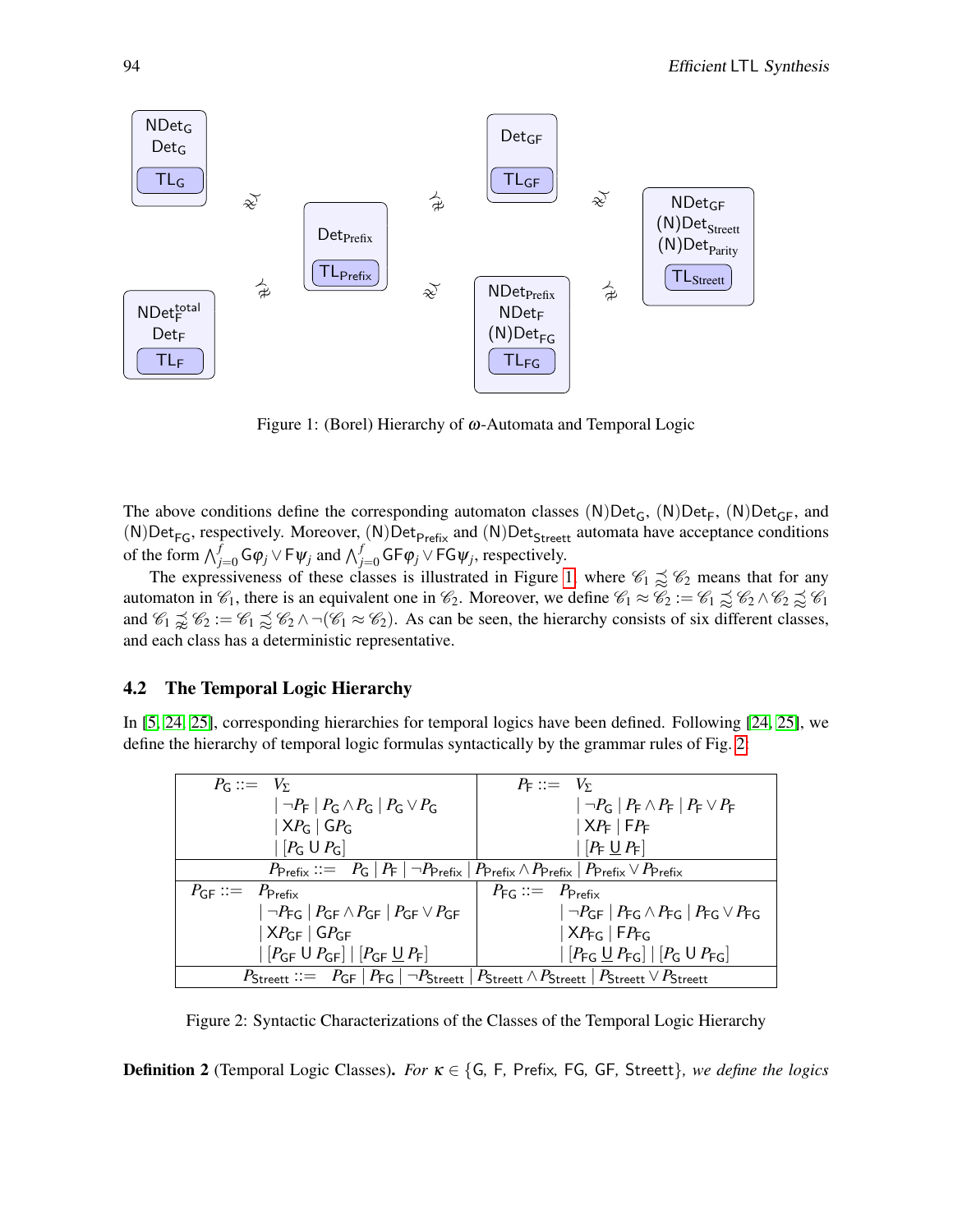$TL<sub>K</sub>$  *by the grammars given in Fig.* [2,](#page-5-1) where  $TL<sub>K</sub>$  *is the set of formulas that can be derived from the nonterminal*  $P_k$  *(V*<sub>Σ</sub> *represents any variable*  $v \in V_\Sigma$ *).* 

Typical safety conditions like  $G\varphi$  or  $G[a \cup b]$  that state that something bad never happens, are contained in TL<sub>G</sub>. Liveness conditions like  $F\varphi$  are contained in TL<sub>F</sub>. Finally, fairness conditions like GF $\varphi$  that demand that something good infinitely often happens, are contained in  $TL_{GF}$  while stabilization/persistence properties like  $FG\varphi$  that demand that after a finite interval, nothing bad happens are contained in  $TL_{FG}$ .

In our experience, almost all formulas that occur in practice belong to  $TL_{Street}$ . If a given formula should not belong to TL<sub>Streett</sub>, it is often straightforward to rewrite it to an equivalent TL<sub>Streett</sub> formula. For example, the formula GF  $\left[b \cup a\right]$  that demands that infinitely often  $\left[b \cup a\right]$  holds is equivalent to the TL<sub>Streett</sub> formula GF [*b* U *a*] ∨ FG [*b* U *a*]. Clearly, there are many formulas outside TL<sub>Streett</sub>, but we claim that these formulas seldom occur in practice.

### 4.3 Relating the Temporal Logic and the Automata Hierarchy

In [\[24,](#page-13-5) [25\]](#page-13-3) several translation procedures are given to translate formulas from  $TL_K$  to equivalent (N)Det<sub>k</sub> automata. In particular, the following is an important result:

**Theorem 1** (Temporal Logic and Automaton Hierarchy). *Given a formula*  $\Phi \in TL_{\kappa}$ , we can construct a  $d$  *deterministic*  $\omega$ *-automaton*  $\mathfrak{A}=(2^Q,\mathscr{I},\mathscr{R},\lambda,\mathscr{A})$  *of the class*  $\mathsf{Det}_\kappa$  *in time*  $O(2^{|\Phi|})$  *with*  $|Q|\leq 2^{|\Phi|}$  *state* variables. Therefore,  $\mathfrak{A}=(2^{\mathcal{Q}},\mathscr{I},\mathscr{R},\lambda,\mathscr{A})$  is a symbolic representation of a deterministic automaton with  $O(2^{2^{|\Phi|}})$  states.

The above results are already proved in detail in [\[25\]](#page-13-3), where translation procedures from  $TL_K$  to NDet<sub>K</sub> have been constructed. Moreover, it has been shown in [\[25\]](#page-13-3) that the subset construction can be used to determinize the automata that stem from the classes  $TL_G$  and  $TL_F$  and that the Miyano-Hayashi breakpoint construction is sufficient to determinize the automata that stem from the translation of formulas from  $TL_{FG}$  and  $TL_{GF}$ .

Since  $TL_{Prefix}$  and  $TL_{Streett}$  are the boolean closures of  $TL_G \cup TL_F$  and  $TL_{FG} \cup TL_{GF}$ , respectively, the remaining results for  $TL_{Prefix}$  and  $TL_{Street}$  follow from the boolean combinations of  $Det_G/Det_F$  and  $Det_{FG}/Det_{GF}$ , respectively.

The final step consists of computing the boolean closure of the acceptance conditions. To this end, it is shown in [\[25\]](#page-13-3) how arbitrary boolean combinations of  $\mathsf{G}\varphi$  and  $\mathsf{F}\varphi$  with propositional formulas  $\varphi$ are translated to equivalent  $Det_{Prefix}$  automata, and analogously, how arbitrary boolean combinations of  $GF\varphi$  and FG $\varphi$  with propositional formulas  $\varphi$  are translated to equivalent Det<sub>Streett</sub> automata.

### 5 Exploiting the Non-Confluence Property

It is well-known that the  $\omega$ -automata that stem from LTL formulas are a special class that has already found several characterizations. Due to results of [\[15\]](#page-12-10), the automata can be characterized as *non-counting* automata, and in terms of alternating automata, the class of *linear weak* or *very weak* automata has been defined [\[16,](#page-13-13) [20\]](#page-13-14). Moreover, many translation procedures from LTL generate *unambiguous automata* [\[4\]](#page-12-11) where every accepted word has a unique accepting run [\[25\]](#page-13-3) (although there may be additional nonaccepting runs for the same word). The determinization procedure presented in this chapter makes use of the fact that the automata generated from LTL are unambiguous. Without useless states, the transition relation of an unambiguous automaton has a certain form that we call *non-confluence*:

*An automaton is non-confluent if whenever two runs of the same infinite word meet at a state q, then they must share the entire finite prefix up to state q.*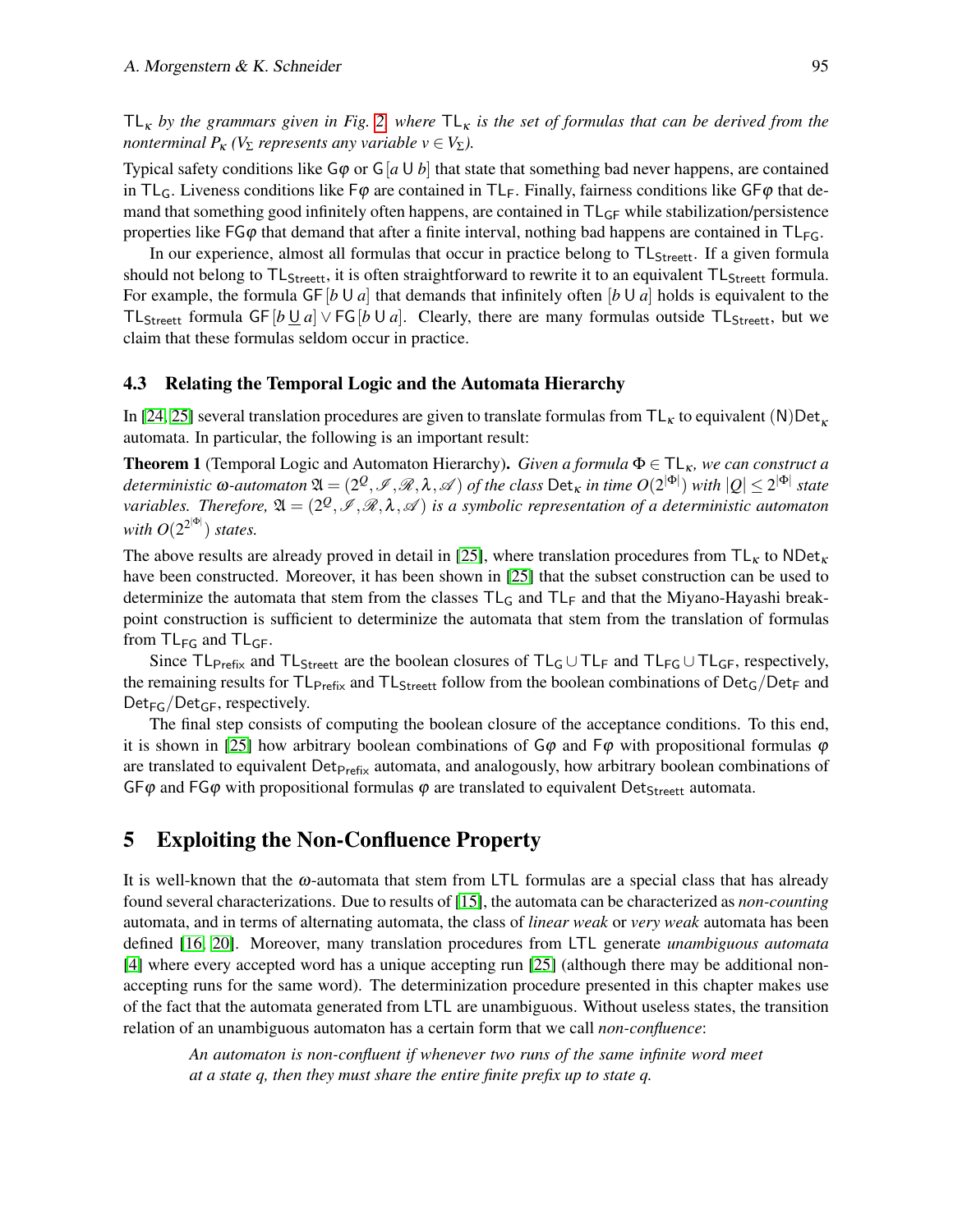

<span id="page-7-0"></span>Figure 3: Nondeterministic Automaton for  $[\varphi \sqcup \psi]$ 



<span id="page-7-2"></span>Figure 4: Run Tree with a Uniquely Determined Infinite Run

To give an intuitive idea why the automata constructed from LTL formulas by the 'standard translation' procedure are non-confluent, consider the automaton of Figure [3](#page-7-0) that is obtained by translating the formula  $\lbrack \varphi \sqcup \psi \rbrack$  to a non-deterministic automaton. As explained in [\[24,](#page-13-5) [25\]](#page-13-3), the 'standard' translation procedure from LTL to  $\omega$ -automata traverses the syntax tree of the LTL formula in a bottom-up manner and abbreviates each subformula that starts with a temporal operator. The subformula  $\phi \cup \psi$  is thereby abbreviated by a new state variable  $q$ , and the preliminary transition relation  $\mathcal R$  is replaced with  $\mathscr{R}\wedge(q\leftrightarrow \psi\vee\phi\wedge q').$ 

As can be seen by Figure [3,](#page-7-0) the input  $\varphi \wedge \neg \psi$  demands that the current state is maintained, but allows the automaton to be in any of the two states. The other three classes of inputs uniquely determine the current state, but leave the successor state completely unspecified<sup>[3](#page-7-1)</sup>. As a consequence, input words that infinitely often satisfy  $\neg(\varphi \wedge \neg \psi)$ , i.e.,  $\neg \varphi \vee \psi$ , do only have one (infinite) run, while the remaining input words that satisfy  $\varphi \wedge \neg \psi$  from a certain point of time on do have two infinite runs that are of the form  $\xi q^{\omega}$  and  $\xi \overline{q}^{\omega}$  with the same finite prefix  $\xi$ . Hence, the automaton is non-confluent, since the two runs never merge after they have split.

An example run tree (that encodes all the runs of a given word) is shown in Fig. [4.](#page-7-2) It can be seen that there is a uniquely determined run, since all other nondeterministic choices lead to finite paths. Another example run tree that contains two infinite runs is shown in Figure [5.](#page-8-0)

As every automaton  $\mathfrak{A}_{\varphi}$  obtained by the translation of a LTL formula  $\varphi$  is a product of non-confluent automata, and as the product automaton of two non-confluent automata is also non-confluent, it follows that the automata  $\mathfrak{A}_{\varphi}$  obtained by the above 'standard' translation are non-confluent.

The above non-confluence property has been used in [\[18\]](#page-13-4) to develop a determinization procedure that exploits symbolic set representations. In particular, it does not rely on Safra trees as used by Safra's

<span id="page-7-1"></span><sup>&</sup>lt;sup>3</sup> According to the Krohn-Rhodes decomposition theorem, automata that stem from LTL properties do only have reset and identity inputs [\[25\]](#page-13-3).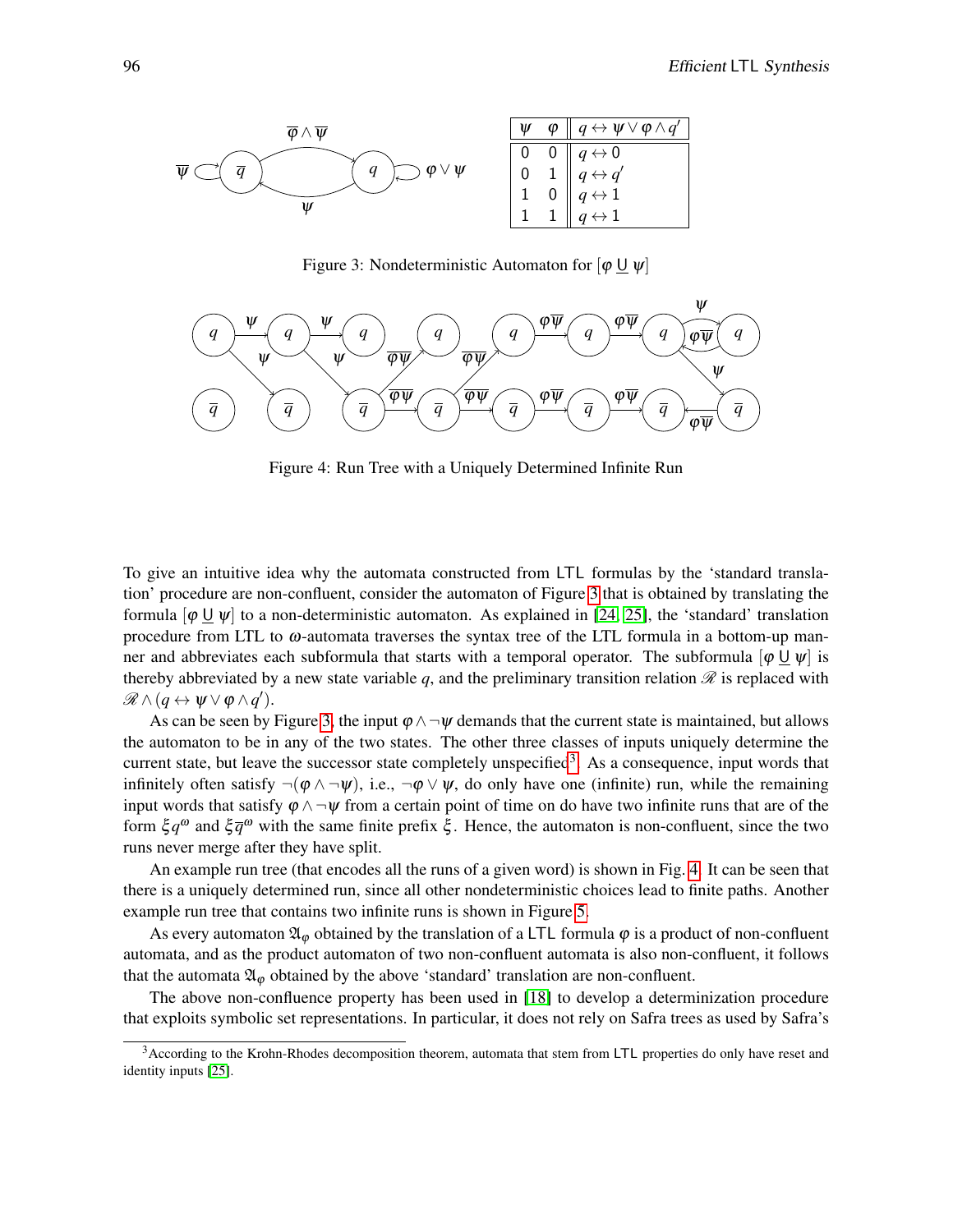

<span id="page-8-0"></span>Figure 5: Run Tree with two Infinite Runs of the Automaton of Fig. [3](#page-7-0)

original procedure [\[23\]](#page-13-1) or by the improved version of Piterman [\[21\]](#page-13-10). The states of the deterministic automata obtained by these procedures are trees of subsets of states of the original automaton. In contrast, our procedure generates deterministic automata whose states consist of *n*-tuples of subsets of states, where *n* is the number of states of the nondeterministic automaton.

### 6 A Symbolic Controller Synthesis Algorithm for Full LTL

### <span id="page-8-1"></span>6.1 The Averest Framework

Averest [\[26\]](#page-13-15) is a set of tools for the specification, verification, and implementation of reactive systems. It includes a compiler and a simulator for synchronous programs, a symbolic model checker, and a tool for hardware-software synthesis. Averest can be used for modeling and verifying finite as well as infinite state systems at various levels of abstraction. In particular, Averest is not only well-suited for hardware design, but also for modeling communication protocols, concurrent programs, software in embedded systems, etc.

The design flow using Averest consists of the following steps: First, the system is described as a synchronous program in our language Quartz [\[26\]](#page-13-15), a descendent of Esterel. Then, the program is translated to a transition system in the Averest Interchange Format (AIF) using the Quartz compiler. This intermediate description can be directly used for verification with the symbolic model checker to check whether the system satisfies its specifications. If this is the case, code can be generated for an implementation in hardware or software with output formats like VHDL, Verilog or C.

The compiler contained in Averest does not only compile a Quartz program to a corresponding transition system, but also provides procedures to translate LTL and other specification logics to symbolically represented  $\omega$ -automata.

The tool implementing the features of this paper is called Opal and extends the current Averest compiler to deal with controller synthesis. In the following subsections, the different steps of Opal are described in more detail. Opal is implemented in Moscow ML and uses Moscow MLs foreign function interface to connect to the BDD-package CUDD.

#### 6.2 Decomposing Specifications

Specifications often consist of several relatively simple components - for instance, a collection of LTL properties whose conjunction should be satisfied. Thus, we consider specifications of the form  $\Phi =$  $\bigwedge_{j=0}^N \Phi_j$ .

Instead of translating the entire specification at once, we generate separate deterministic automata for every subformula Φ*<sup>j</sup>* . Clearly, since we allow any LTL property, we may have to make use of the determinization procedure outlined in [\[18\]](#page-13-4) to translate Φ*<sup>j</sup>* . For example, this is the case if the top-level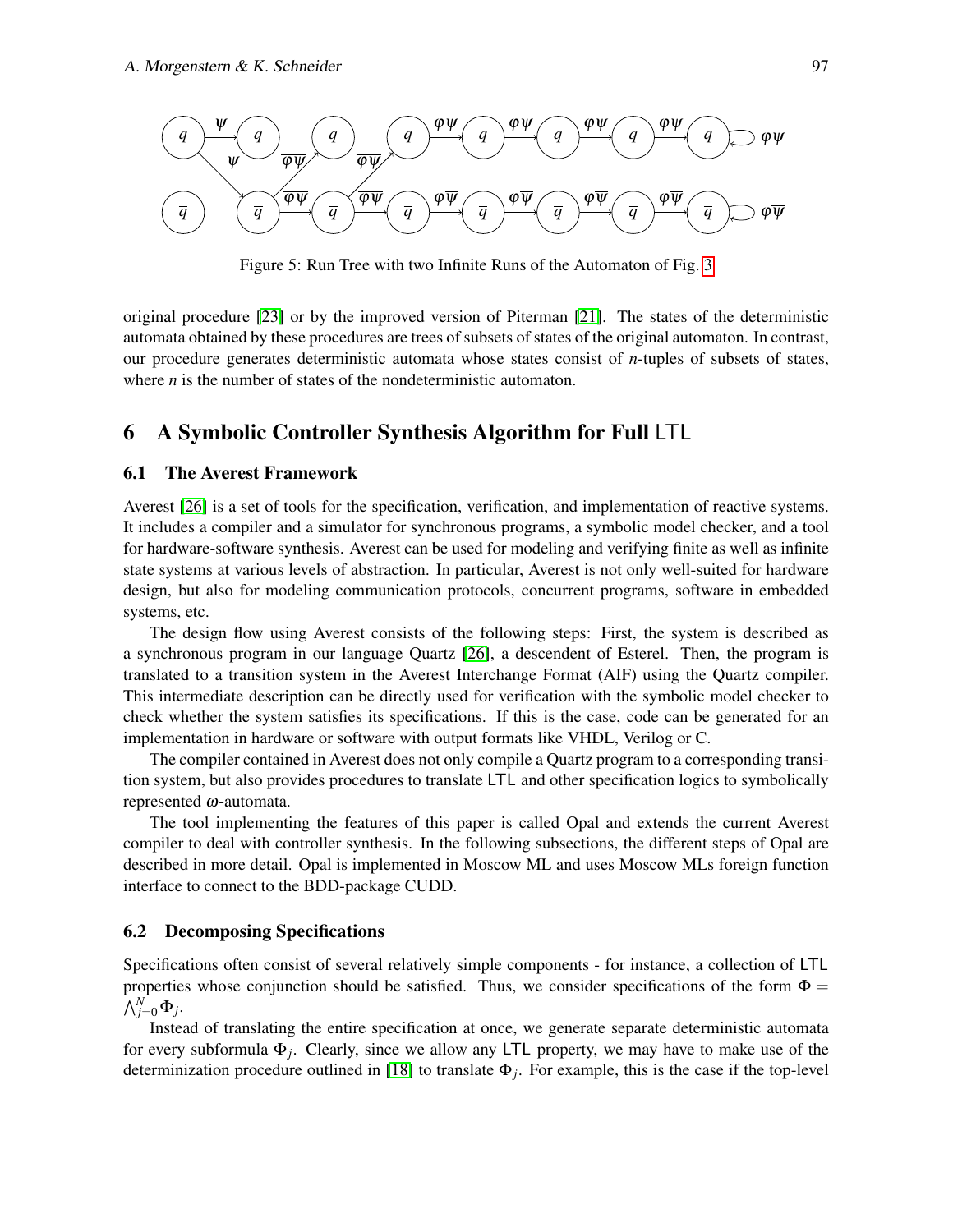operator of Φ*<sup>j</sup>* is a temporal operator and Φ*<sup>j</sup>* does not belong to one of the lower Borel classes TLGF or  $TL_{FG}$ .

In practice, this is however nearly never the case. Instead, most often, also the subformulas  $\Phi_i$  are a boolean combination of even smaller formulas. Instead of handling them all at once, we break also these into smaller parts so that we obtain for every  $\Phi_i$  a collection  $\varphi_1 \dots \varphi_k$  of LTL properties that all start with a temporal operator, and that either belong to one of the classes  $TL<sub>G</sub>$ ,  $TL<sub>F</sub>$ ,  $TL<sub>FG</sub>$  or to none of these classes.

#### 6.3 Handling Safety and Liveness formulas

Safety formulas  $\varphi_i$  are first translated to a nondeterministic safety automaton. Although safety automata can not be directly transformed to a parity automaton, it is possible to minimize them using direct sim-ulation<sup>[4](#page-9-0)</sup>. After minimization, we perform the ordinary subset construction and afterwards minimize the automaton again using the direct simulation relation. However, one important subclass of properties does not scale well using this approach. Since many specifications are of the form 'if something now happens, in the next step something else happens', we treat this subclass separately. This subclass can be formally described by Boolean combinations of formula of the form  $\psi$  or of the form  $X\xi$  where both  $\psi$  and  $\xi$  are Boolean formulas over the input variables.

In that case, every X operator doubles the state space of the non-deterministic automaton and thus leads to a blow-up in the number of BDD variables of the deterministic automaton. Even worse, the simulation relations can neither minimize the nondeterministic nor the deterministic automaton since the two states that occur due to an occurrence of X*a* can not be equivalent as one of the two will lead to a non-satisfying loop. Thus, the basic translation procedure really suffers from a double-exponential blowup. Instead, we translate those formulas by abbreviating each variable *a* that is not under the scope of a X operator by a previous variable  $a_p$  such that  $a_p' \leftrightarrow a$  holds and replace any subformula Xa with a.

**Proposition 1.** *Given a formula*  $G\varphi$  *where*  $\varphi$  *is a boolean combination of state variables*  $v \in V_{\Sigma}$  *and formulas*  $Xv$  *where*  $v \in V_{\Sigma}$ *. Then*  $\mathsf{G}\varphi$  *is initially equivalent to the symbolically represented deterministic*  $a$ utomaton  $\mathfrak{A} = (2^{\mathcal{Q}}, \Phi_{\mathscr{I}}, \Phi_{\mathscr{R}}, \mathscr{L}, \mathscr{A})$  where  $Q = \{a_p \mid a \in V\} \cup \{p\}$ ,  $\Phi_{\mathscr{I}} = p \wedge \bigwedge_{a \in V_{\Sigma}} \neg a_p$ ,  $\mathscr{A} = \mathsf{G}(p)$ *and the transition relation is defined by*

$$
\Phi_{\mathscr{R}} = \bigwedge_{a \in V_{\Sigma}} a_p' \leftrightarrow a \wedge p' \leftrightarrow \varphi'
$$

*Here*  $\varphi'$  *is obtained from*  $\varphi$  *by replacing any occurrence of a' with a and any occurrence of a formula*  $a \in V$  with  $a_p$ *. Moreover*  $L: 2^Q \rightarrow 2^Q$  *is the identity function.* 

Obviously, this leads to an automaton that has at most  $|a|+1$  state variables, thus the automaton is only exponential in the size of the specification. Nevertheless, if many subformulas *a* exist but only little subformulas X*a*, the ordinary translation may give better results, so that this translation is optional in our algorithm.

For liveness formulas  $\varphi_i$ , we translate  $\neg \varphi_i$  and dualize the corresponding deterministic safety automaton to obtain a deterministic liveness automaton.

<span id="page-9-0"></span><sup>&</sup>lt;sup>4</sup>Indeed, the nondeterministic automata generated by the translation procedures given in [\[25\]](#page-13-3) translates the safety fragment to an automaton with the trivial acceptance condition G1, so that even the ordinary simulation relation as described in [\[8\]](#page-12-12) could be applied.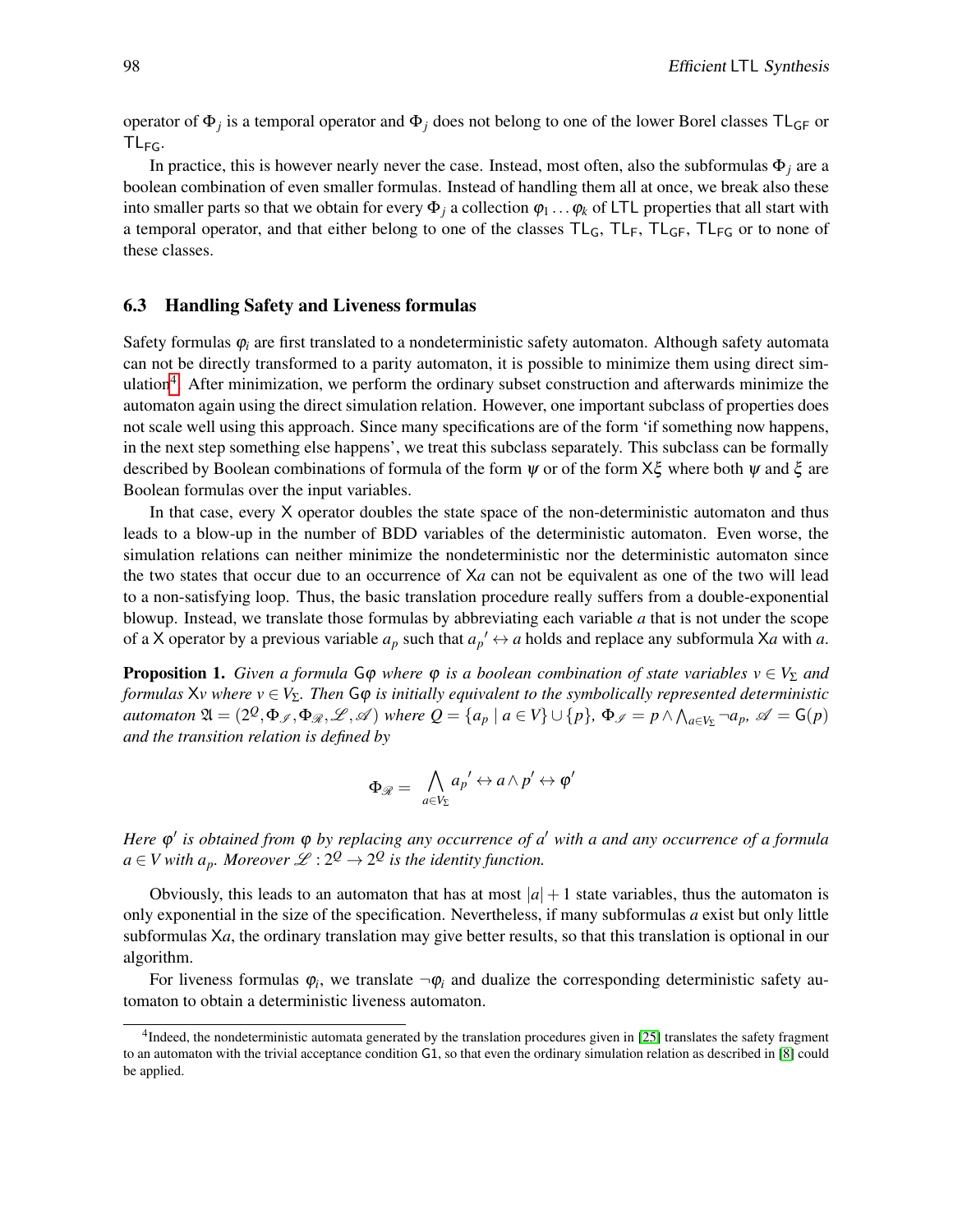#### $6.4$  Handling Co-Büchi and Büchi specifications

For co-Büchi specifications, we use the translation from  $TL_{FG}$  to nondeterministic co-Büchi automata, minimize this automaton using the minimization techniques of [\[9\]](#page-12-13). Afterwards this automaton is determinized using the breakpoint construction and again minimized. Buchi specifications are translated using the dual deterministic automaton of the formula obtained from negating the formula.

#### 6.5 Handling LTL Formulas that do not belong to a lower Borel Class

If a subformula Φ*<sup>i</sup>* does not belong to one of the lower Borel classes, we have to resort on the deter-minization procedure from [\[18\]](#page-13-4). Thus, we first translate  $\Phi_i$  to a non-confluent Büchi automaton and minimize it. This nondeterministic automaton is determinized using the procedure described in [\[18\]](#page-13-4). However, we do not need to construct the whole automaton at once. Instead, we construct the automaton for a fixed bound *k* and check whether every marking of a state has been noticed by a state set. If so, we return this automaton, otherwise we do the same with an increased bound. Afterwards, we use the minimization techniques of [\[9\]](#page-12-13) to minimize the obtained parity automaton.

Although this procedure gives back a parity automaton that is from a theoretical point of view more efficient than a Street automaton, the heavy complexity of determinization makes even this approach infeasible in practice. Thus, we break up also the formulas Φ*<sup>i</sup>* into smaller parts until every subformula starts with a temporal operator. Those subformulas are then translated as explained before. It is well known that every parity automaton can also be interpreted as a Streett or a Rabin automaton. We thus interpret the obtained automaton as a Streett automaton and combine the deterministic Streett automata to obtain a Streett automaton for Φ*<sup>i</sup>* that is afterwards translated to a generalized parity automaton.

#### 6.6 Solving Generalized Parity Games

Instead of solving the whole generalized parity game at once, we first solve the subgames that are obtained by constructing the game for the subformula  $\Phi_j$ . The set of states that are loosing for the controller need not be considered in the overall game. Afterwards, we solve the reduced overall game using the generalized parity game algorithm of [\[6\]](#page-12-9).

#### 6.7 Generating Circuits from BDDs

The output of the generalized parity algorithm is a BDD over the (current state) variables  $V_u, V_c, \mathscr{S}$  and over newly introduced state variables *V<sup>M</sup>* to encode counter variables that are used to switch between the sub-strategies calculated by the generalized parity algorithm. A slight modification of the algorithm given in Figures 2 and 3 of [\[3\]](#page-12-14) allows us to generate for every controllable input variable *c* a BDD  $\varphi_c$  with the meaning that *c* should hold whenever  $\varphi_c$  holds. We then write those BDDs to a file in our Averest interchange format. The tool Topaz in our Averest toolset can be used to obtain either Verilog, VHDL or C code from the generated file.

# 7 Experiments and Conclusion

This section describes the experiments performed using the controller synthesis algorithm described in this paper. To this end, the 23 specifications that come with the Lily tool [\[10\]](#page-12-8) are used as a benchmark set. Those 23 handwritten formulas are mostly traffic light examples or arbiters.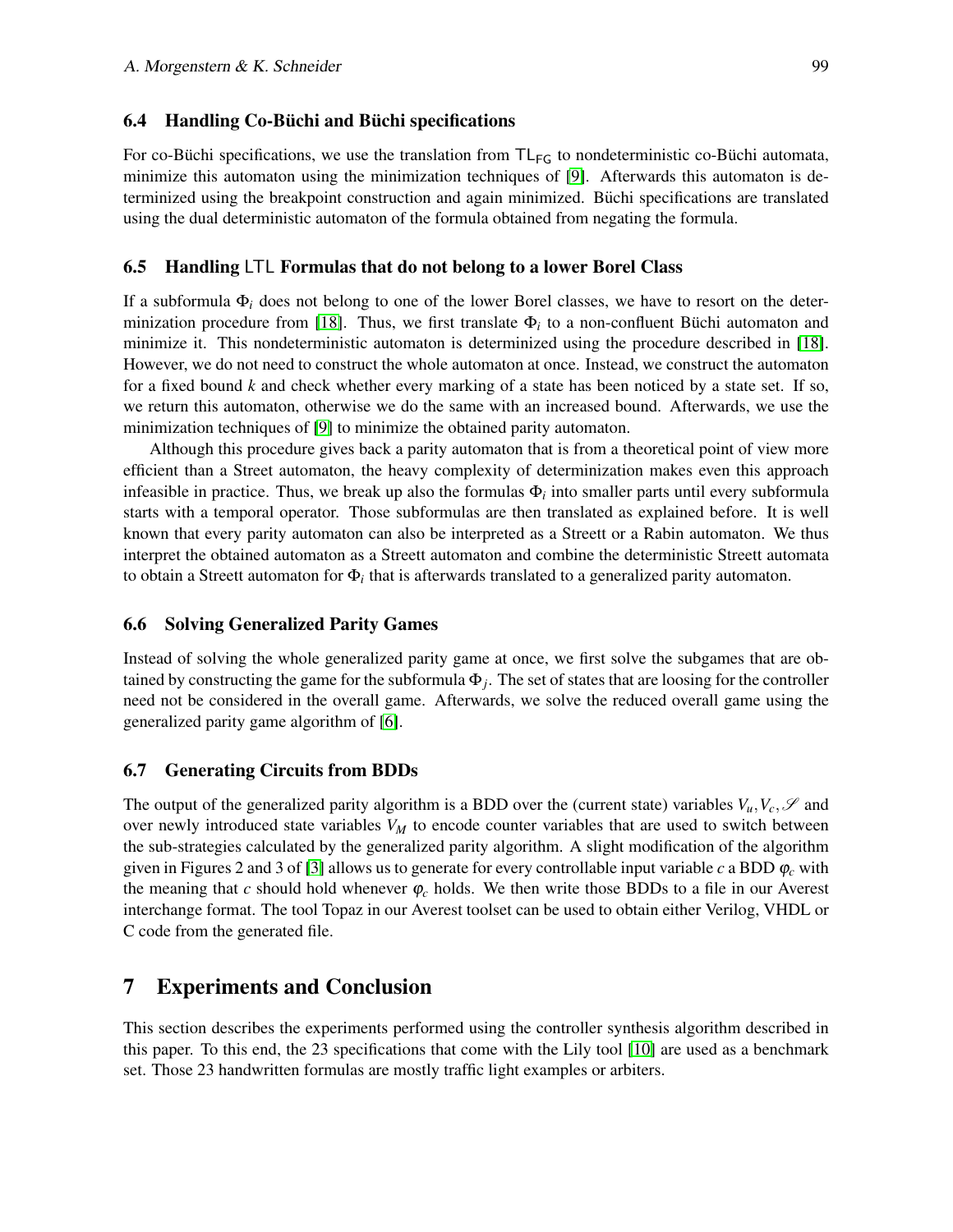| No.            | T,B,AP  | subf         | Ο                        | NoncDetT       | OpalDetT       | NoncT | OpalT | LilyT |
|----------------|---------|--------------|--------------------------|----------------|----------------|-------|-------|-------|
| L1             | 12,5,4  | 3            | $\mathbf{1}$             | 0.59           | 0.12           | 0.62  | 0.14  | 0.13  |
| L2             | 12,5,4  | 3            | 1                        | 0.64           | 0.13           | 0.66  | 0.16  | 0.12  |
| L <sub>3</sub> | 12,5,4  | $\mathbf{1}$ | 1                        | 0.71           | 0.13           | 0.79  | 0.16  | 0.65  |
| L4             | 16,10,4 | $\mathbf{1}$ | 1                        | 0.72           | 0.1            | 0.77  | 0.15  | 1.31  |
| L <sub>5</sub> | 20,11,4 | $\mathbf{1}$ | 1                        | 0.72           | 0.12           | 0.84  | 0.2   | 0.98  |
| L6             | 18,14,4 | $\mathbf{1}$ | 1                        | 0.71           | 0.14           | 0.9   | 0.2   | 1.98  |
| L7             | 16,15,4 | $\mathbf{1}$ | 1                        | 0.74           | 0.13           | 0.81  | 0.19  | 0.87  |
| L8             | 4,1,2   | $\mathbf{1}$ | 1                        | 0.01           | $\overline{0}$ | 0.02  | 0.01  | 0.07  |
| L <sub>9</sub> | 8,6,2   | $\mathbf{1}$ | $\mathbf{1}$             | 0.12           | 0.03           | 0.16  | 0.06  | 0.22  |
| L10            | 6,3,2   | 1            | 1                        | 0.02           | 0.02           | 0.02  | 0.03  | 0.39  |
| L11            | 4,3,2   | $\mathbf{1}$ | $\mathbf{1}$             | 0.17           | 0.02           | 0.18  | 0.03  | 0.66  |
| L12            | 5,4,2   | $\mathbf{1}$ | 1                        | 0.21           | 0.02           | 0.22  | 0.03  | 0.19  |
| L13            | 4,3,2   | $\mathbf{1}$ | $\overline{2}$           | 0.01           | 0.02           | 0.04  | 0.04  | 0.03  |
| L14            | 9,3,4   | 3            | $\overline{2}$           | 0.01           | $\overline{0}$ | 0.02  | 0.03  | 0.26  |
| L15            | 9,5,4   | 5            | 4                        | 0.21           | 0.03           | 0.29  | 0.1   | 0.18  |
| L16            | 15,9,6  | 9            | 6                        | 0.28           | 0.04           | 0.36  | 0.14  | 1     |
| L17            | 13,5,5  | 6            | 3                        | 0.01           | $\overline{0}$ | 0.05  | 0.04  | 0.37  |
| L18            | 21,10,7 | 10           | $\overline{\mathcal{A}}$ | $\overline{0}$ | 0.01           | 0.11  | 0.11  | 1.67  |
| L19            | 10,7,4  | $\mathbf{1}$ | $\mathbf{1}$             | 0.25           | 0.04           | 0.33  | 0.14  | 2.46  |
| L20            | 17,20,5 | $\mathbf{1}$ | 1                        | 0.11           | 0.02           | 0.2   | 0.11  | 4.38  |
| L21            | 40,38,8 | $\mathbf{1}$ | $\mathbf{1}$             | 0.29           | 0.04           | 1.48  | 0.32  | 8.11  |
| L22            | 22,18,4 | $\mathbf{1}$ | 1                        | 0.32           | 0.06           | 0.43  | 0.12  | 9.98  |
| L23            | 8,5,2   | $\mathbf{1}$ | $\mathbf{1}$             | 0.09           | 0.01           | 0.11  | 0.03  | 0.28  |

<span id="page-11-0"></span>Figure 6: Experiments performed with different Determinization Constructions

To analyze the effect of using the all-purpose determinization of [\[18\]](#page-13-4) instead of the much simpler breakpoint or subset construction, we performed three different experiments on each of the formulas where the runtimes are summarized in Figure [6.](#page-11-0) The first column lists the identification number of the example. The second column gives some measures of the specification in terms of number of temporal operators, boolean operators, and the number of input variables. The third column gives the number of subformulas, i. e. the number of top-level conjunctions. The conjunction of those formula form the overall specification. Notice that the number of boolean operators do not include the top-level conjuncts. The next column indicates how many subformulas are not safety formulas<sup>[5](#page-11-1)</sup>. The next two columns give the time for determinization followed by the overall time needed to synthesize the specification.

Algorithm Opal uses all optimizations. Every formula is translated with the lowest possible determinization procedure. In contrast, algorithm Nonc translates every formula that is not a safety formula with the all-purpose determinization construction of [\[18\]](#page-13-4). Finally, the last column gives the running time of the Lily algorithm.

As it can be seen, using "'easier"' determinization procedures like the Rabin-Scott subset construc-

<span id="page-11-1"></span> ${}^{5}$ In the considered experiments, any subformula is at least contained in the Büchi or co-Büchi class so that we obtain a formula of the temporal logic hierarchy.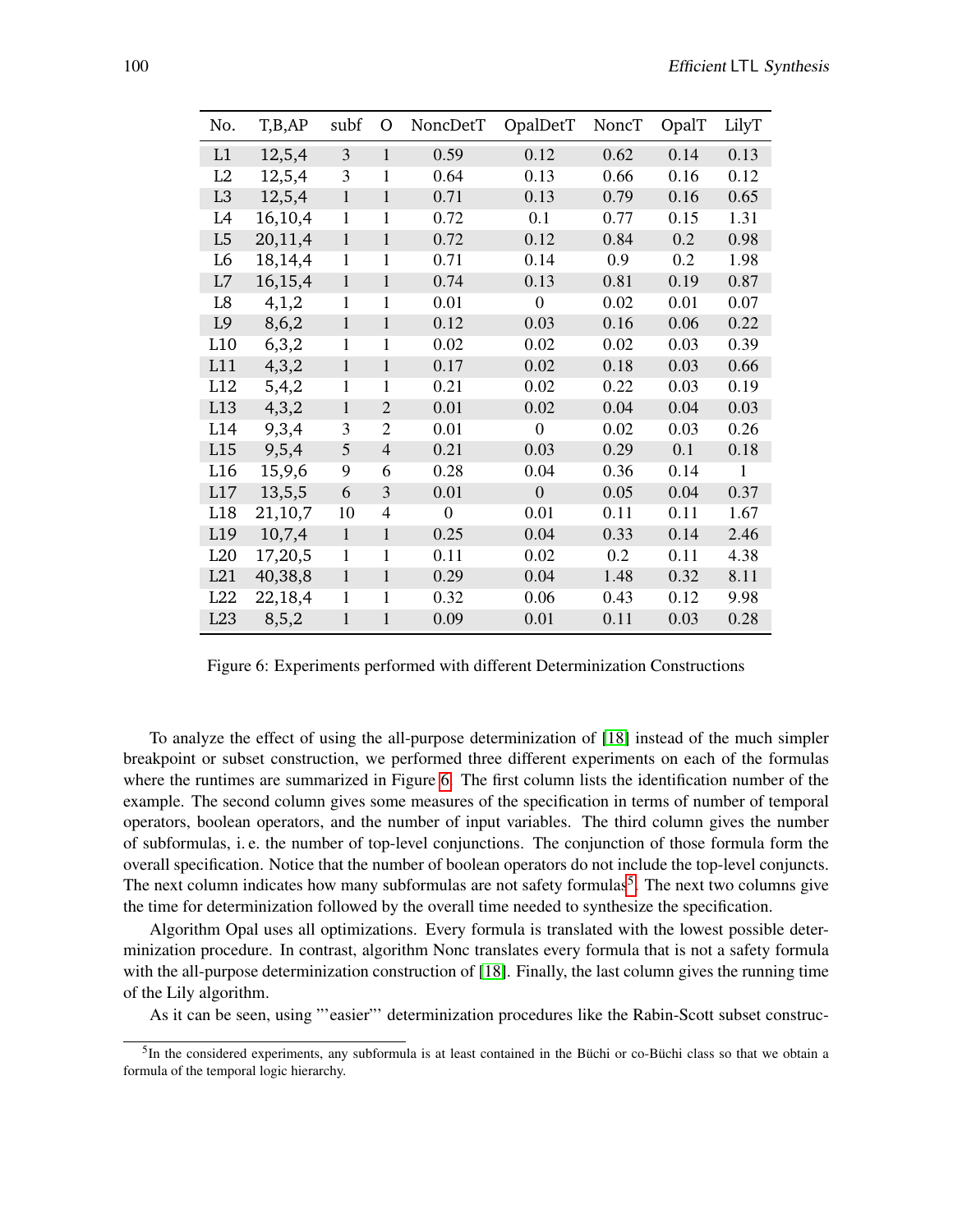tion or the Miyano-Hayashi breakpoint construction significantly improves the determinization step itself. When the size of the specification grows as in examples L20-L23, the overall synthesis time is no longer dominated by the determinization, but instead by the time to solve the generalized parity game. In that case using the easier determinization procedures leads to smaller sized automata and thus also to an improvement on the overall synthesis time. With the exception of the small specifications L1 and L2, our tool is significantly faster compared to the explicitly implemented tool Lily.

# References

- <span id="page-12-4"></span>[1] R. Armoni, S. Egorov, R. Fraer, D. Korchemny & M.Y. Vardi (2005): *Efficient LTL compilation for SATbased model checking*. In: International Conference on Computer-Aided Design (ICCAD), ACM/IEEE Computer Society, San Jose, California, USA, pp. 877–884.
- <span id="page-12-5"></span>[2] R. Bloem, A. Cimatti, I. Pill, M. Roveri & S. Semprini (2006): *Symbolic Implementation of Alternating Automata*. In: O.H. Ibarra & H.-C. Yen, editors: Conference on Implementation and Application of Automata (CIAA), LNCS 4094, Springer, Taipei, Taiwan, pp. 208–218.
- <span id="page-12-14"></span>[3] R. Bloem, S. Galler, B. Jobstmann, N. Piterman, A. Pnueli & M. Weiglhofer (2007): *Specify, Compile, Run: Hardware from PSL*. Electronic Notes in Theoretical Computer Science (ENTCS) 190, pp. 3–16.
- <span id="page-12-11"></span>[4] O. Carton & M. Michel (2003): *Unambiguous Büchi automata*. Theoretical Computer Science (TCS) 297(1-3), pp. 37–81.
- <span id="page-12-1"></span>[5] E.Y. Chang, Z. Manna & A. Pnueli (1992): *Characterization of Temporal Property Classes*. In: W. Kuich, editor: International Colloquium on Automata, Languages and Programming (ICALP), LNCS 623, Springer, Vienna, Austria, pp. 474–486.
- <span id="page-12-9"></span>[6] K. Chatterjee, T.A. Henzinger & N. Piterman (2007): *Generalized Parity Games*. In: H. Seidl, editor: Foundations of Software Science and Computational Structures (FOSSACS), LNCS 4423, Springer, Braga, Portugal, pp. 153–167.
- <span id="page-12-3"></span>[7] K. Chatterjee, T.A. Henzinger & N. Piterman (2007): *Strategy Logic*. In: L. Caires & V.T. Vasconcelos, editors: Conference on Concurrency Theory (CONCUR), LNCS 4703, Springer, Lisbon, Portugal, pp. 59– 73.
- <span id="page-12-12"></span>[8] K. Etessami, T. Wilke & R.A. Schuller (2005): *Fair Simulation Relations, Parity Games, and State Space Reduction for Buchi Automata ¨* . SIAM Journal on Computing 34(5), pp. 1159–1175.
- <span id="page-12-13"></span>[9] C. Fritz (2005): *Simulation-Based Simplification of omega-Automata*. Ph.D. thesis, Technischen Fakultat der ¨ Christian-Albrechts-Universitat zu Kiel, Germany. ¨
- <span id="page-12-8"></span>[10] B. Jobstmann & R. Bloem (2006): *Optimizations for LTL Synthesis*. In: A. Gupta & P. Manolios, editors: Formal Methods in Computer-Aided Design (FMCAD), IEEE Computer Society, San Jose, California, USA, pp. 117–124.
- <span id="page-12-0"></span>[11] J. Klein & C. Baier (2006): *Experiments with Deterministic* ω*-Automata for Formulas of Linear Temporal Logic*. Theoretical Computer Science (TCS) 363(2), pp. 182–195. Http://dx.doi.org/10.1016/j.tcs.2006.07.022.
- <span id="page-12-7"></span>[12] O. Kupferman, N. Piterman & M.Y. Vardi (2006): *Safraless Compositional Synthesis*. In: T. Ball & R.B. Jones, editors: Computer Aided Verification (CAV), LNCS 4144, Springer, Seattle, Washington, USA, pp. 31–44.
- <span id="page-12-6"></span>[13] O. Kupferman & M.Y. Vardi (2005): *Safraless Decision Procedures*. In: Symposium on Foundations of Computer Science (FOCS), IEEE Computer Society, pp. 531–540.
- <span id="page-12-2"></span>[14] L.H. Landweber (1969): *Decision problems for* ω*-automata*. Mathematical Systems Theory 3(4), pp. 376– 384.
- <span id="page-12-10"></span>[15] R. McNaughton & S. Papert (1971): *Counter-free Automata*. MIT Press.